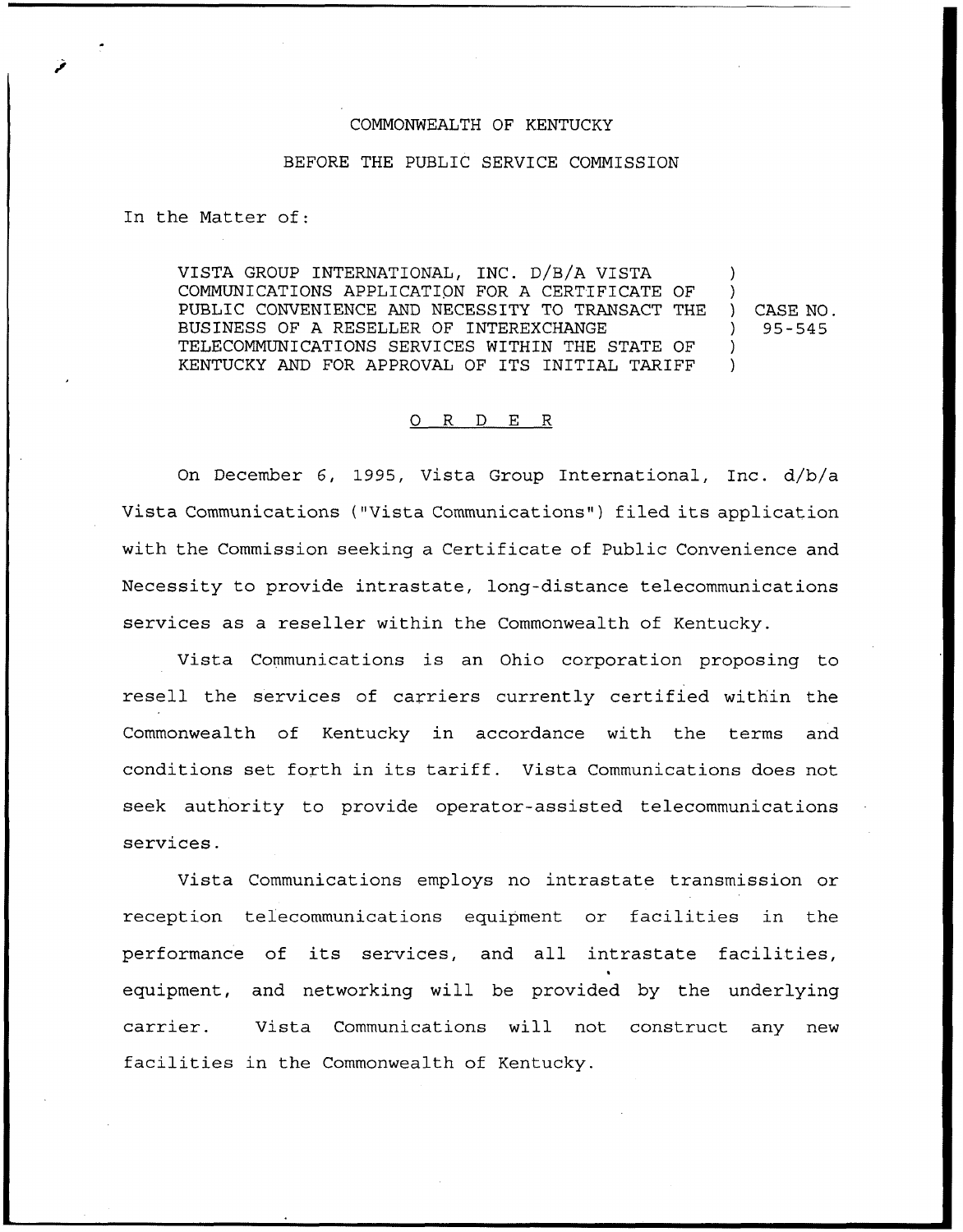The information provided by Vista Communications demonstrates its financial, managerial, and technical capability to provide intrastate, long-distance telecommunications service. The proposed rates filed December 6, 1995 should be approved as the fair, just and reasonable rates to be charged.

In Administrative Case No. 306,<sup>1</sup> the Commission stated the importance of eliminating possible customer confusion arising from the name of the billing service, rather than the name of the provider of telecommunications services, appearing on the bill. Accordingly, Vista Communications should ensure that its name appears prominently on all bills issued to customers for services rendered by it.

The Commission, having considered the application, the information provided by Vista Communications, and being otherwise sufficiently advised, HEREBY ORDERS that:

1. Vista Communications be and it hereby is granted authority to provide intrastate, long-distance telecommunications services within the Commonwealth of Kentucky on and after the date of this Order.

2. Vista Communications shall comply with the provisions of the Orders in Administrative Case No. 323.<sup>2</sup>

 $\mathbf{1}$ Case No. 306, Detariffing Billing and Administrative Case No. 306, Detariffing 1<br>Collection Services, Order dated April 30, 1990.

 $\overline{a}$ Administrative Case No. 323, An Inquiry Into IntraLATA Toll Competition, An Appropriate Compensation Scheme for Completion<br>of IntraLATA Calls by Interexchange Carriers, and WATS of IntraLATA Calls by Interexchange Carriers,<br>Jurisdictionality.